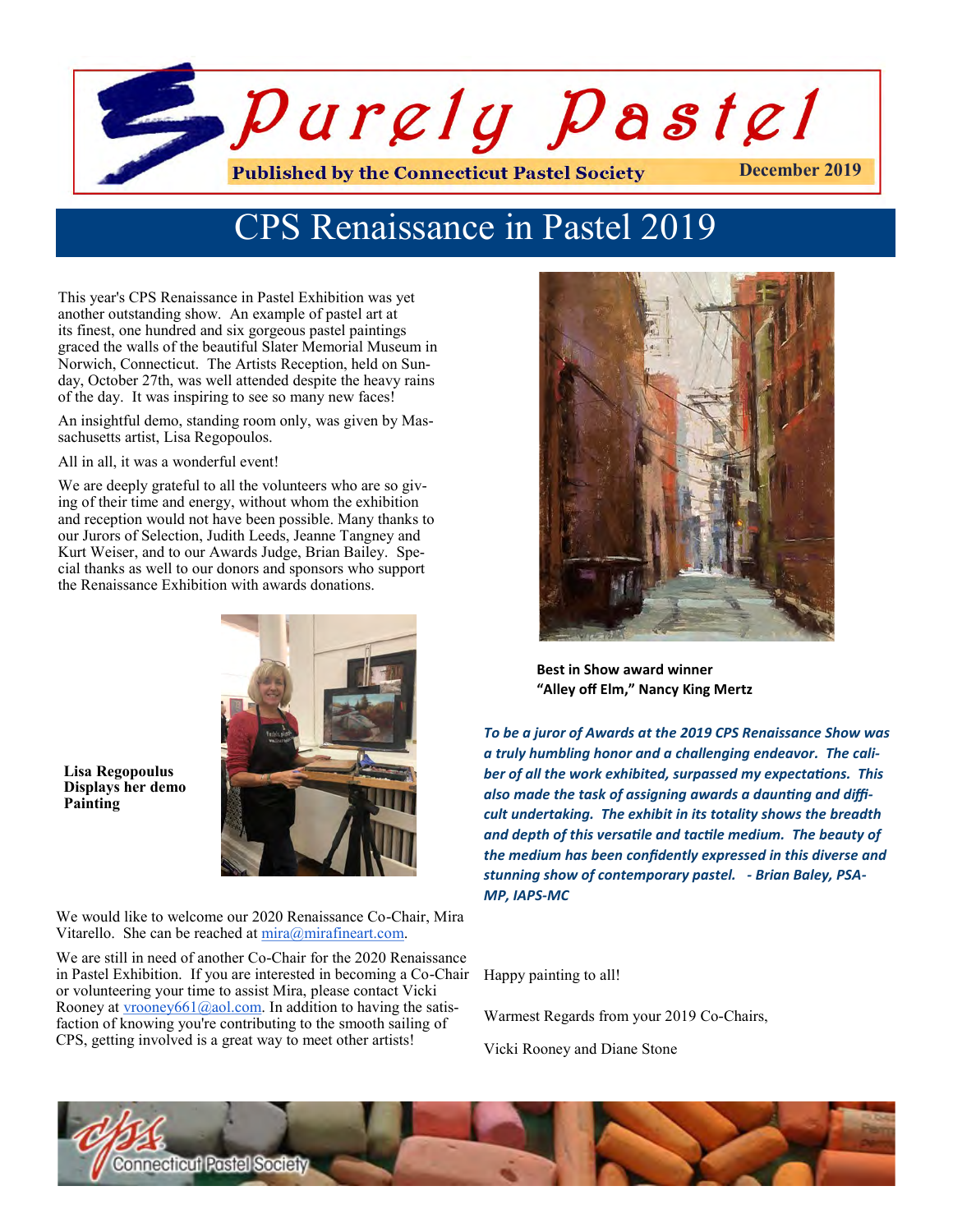### **Upcoming CPS Workshops for 2020 From our President Diane Stone**



Dear members,

It has been my pleasure to serve as President.

Although this is my last message as President, I will continue to serve in other ways, as I have for about 10 years. It has helped me to understand all aspects of this organization. Most importantly, it's about the members and meeting them! Please consider joining us to help this organization along the way. Without volunteers it makes more work for others or it means the dispensing of some things that you have enjoyed in the past.

We still need a co-chair for our National Renaissance in Pastel Show. This person should be willing to assist Mira Vitarello with some emails, some spreadsheets may be involved, August to October, and be at the venue in October for receiving, reception, judging and pickup. There will be lots of help too! It is a time of excitement and it is a rewarding experience!

Please contact me if you have any questions or concerns about volunteering. [dstone322@gmail.com](mailto:dstone322@gmail.com)

Let's all welcome Jane Penfield as the incoming President as of January 1st!

Signing off,

Diane Stone

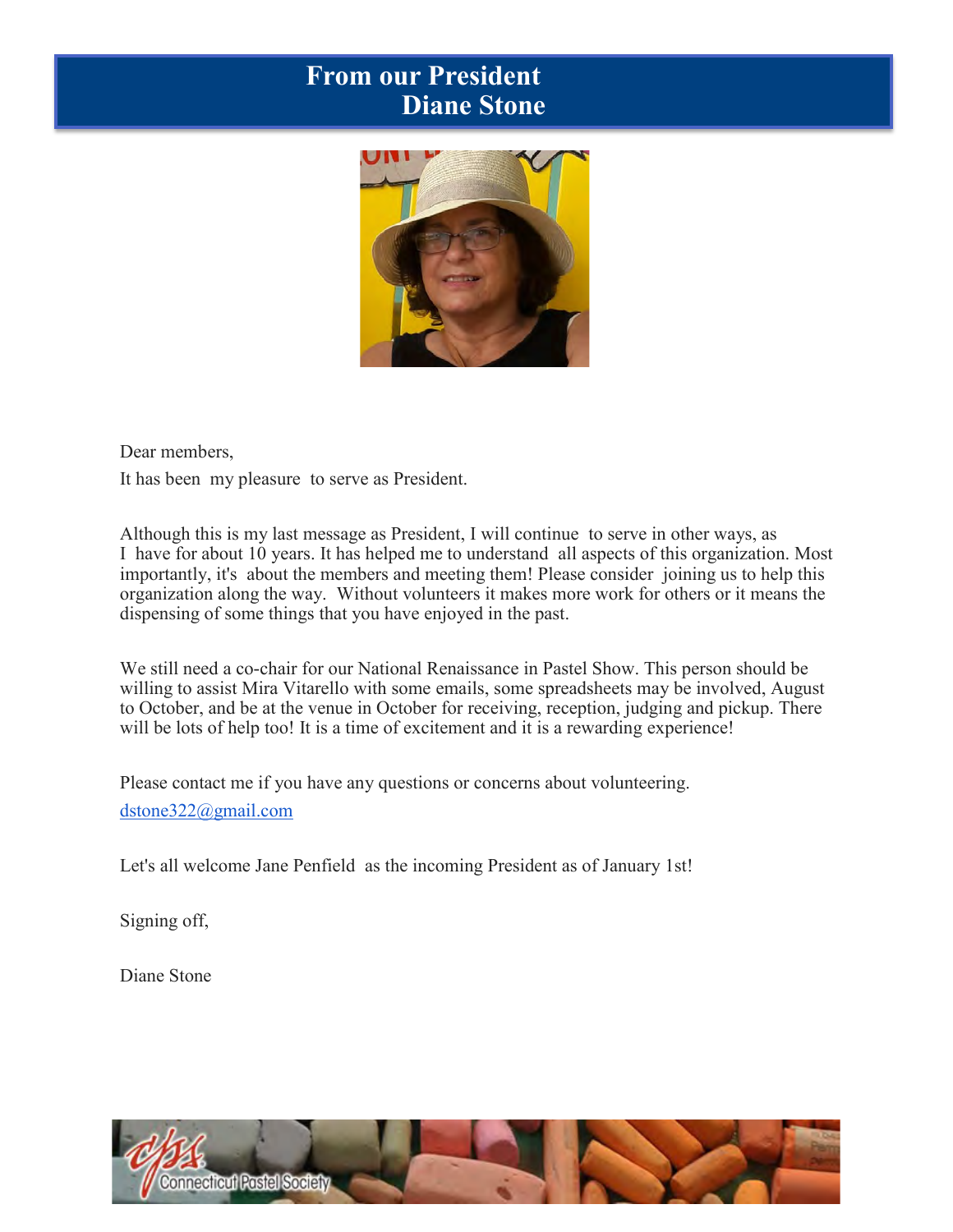# Member Profile: Jane Penfield

It is always a joy to have the opportunity to highlight fine pastel artists, but in this season's spotlight, I also have the distinct pleasure of introducing CPS's new president, Jane Penfield.

Art, as in life, often develops through associations and connections that we never could have predicted, *a priori*. In Jane's case, it was a background in professional music that set the stage for her later work in painting. She would come to learn that certain things are as true in visual art as they are in music; such as the primacy of basic principles of composition, theory, design, and harmony.

Of discovering pastels, Jane comments, "I found my happy place." She loves the immediacy of the medium, it's opacity, the variety of effects that can be created, and its tactile nature.



**Awakening**  $12x16"$ Jane Penfield On UArt black



**Harvest Home** pastel, 21x21" Jane Penfield

To her role at CPS, Jane brings experience in leadership as a choir director and administrator in non-profit art organizations, including President of the board at Arts Center East. She has been an active member of CPS for years, where she has admired the high standard that has been invariably set by the Renaissance show, alongside the sense of community that the membership embodies. She marvels at how the shows are the result of a dynamic between individual and collective work. How, like a choir, the members come together to create a whole that goes beyond its components. "We have a great organization that has always been supported by people's generous volunteer time and I want to help that continue to thrive."

Welcome CPS president-elect, Jane Penfield

Her sense of connection with the outdoors created in her a natural affinity for landscape painting. Although her subject matter has evolved to include still life, she notes that she continues to think of herself as a landscape painter and she sees still life as a special form of landscape. Another feature of her current work is the presence of human element in the landscape, a subject in which she became particularly interested when visiting her son in Chicago. The distinct structures and forms become yet another means to explore the essential principles such as rhythm, composition, and dynamics, which combine with impeccable draftsmanship in her pastel work.



**Perspectives** 18x24" Jane Penfield Armadillo Award in CPS Renaissance 2019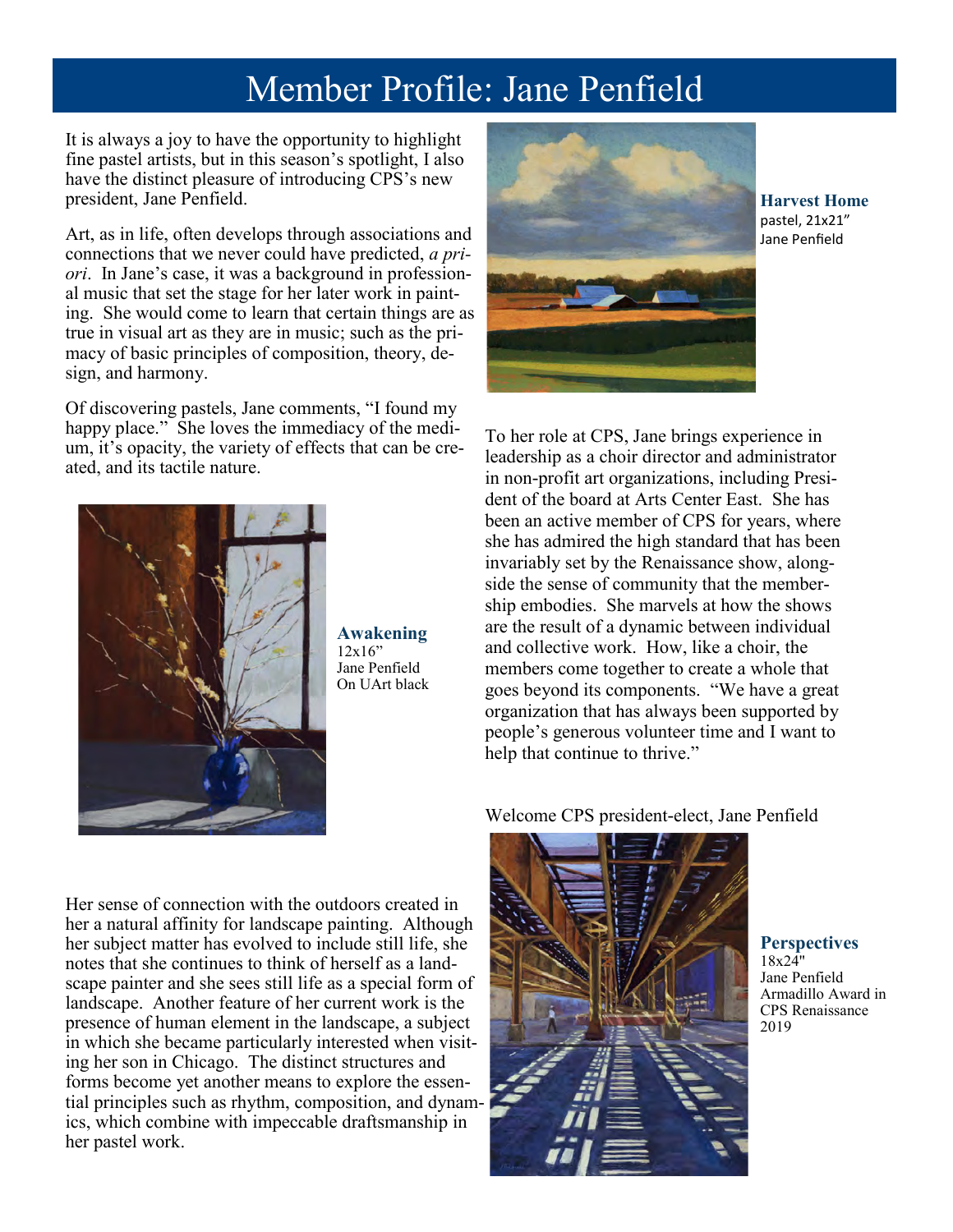# **Upcoming CPS Workshops for 2020 Upcoming 2019 CPS Workshops**



**BACK BY POPU-LAR DEMAND!**

**Polly Castor** 

## **Adventures in Abstraction II**

Loosen up and join us for this dynamic two-day event Saturday and Sunday, April 18 and 19th, 2020 at the Southington Community Cultural Arts Center!

This workshop is a sequel to the Polly Castor's Adventures in Abstraction workshop held by CPS in April of 2019. Former students will be presented with new material, content and exercises, however new students will be able to jump right in! The format offers many short, intensive exercises, interspersed with Power Point presentations and discussions of student work. We will work within the whole range of abstraction – emphasizing different elements with an extra focus on the influence of innovative under painting.

#### **Registration Fee is \$175.00 for CPS Members, \$200.00 for Non Members.**

For more information contact Polly Castor at pollycastor@gmail.com or 203.313.9655.



#### **Nancie King Mertz –Painting Structures in Your Landscape! JUNE 2020**

A three day en plein air extravaganza with Nancie King Mertz, is offered June 22nd through June 24th, 2020 at Lyme Academy of Art, 84 Lyme Street, Old Lyme, CT. This event is not to be missed!

The focus of this workshop is using rapid plein air pastel methods to "get the drawing right" using one or two point perspective. Short demos will be offered throughout the workshop to help clarify techniques.

Nancie is the recipient of the BEST IN SHOW Award at the 2019 Renaissance in Pastel Show!

**Registration Fee is \$350.00 for CPS Members, \$375.00 for Non Members.**

**Registration opens November 1st, 2019 at** [www.ctpastelsociety.org](https://ctpastelsociety.us10.list-manage.com/track/click?u=c014c5d8ad931f765e2b6e60e&id=03a598bee3&e=7528f65a11) **under the Education tab. Read more about these exciting opportunities by CPS on our website or contact Debbie Temple at** [dtemple860@aol.com](mailto:dtemple860@aol.com) **or 860.559.4071.**

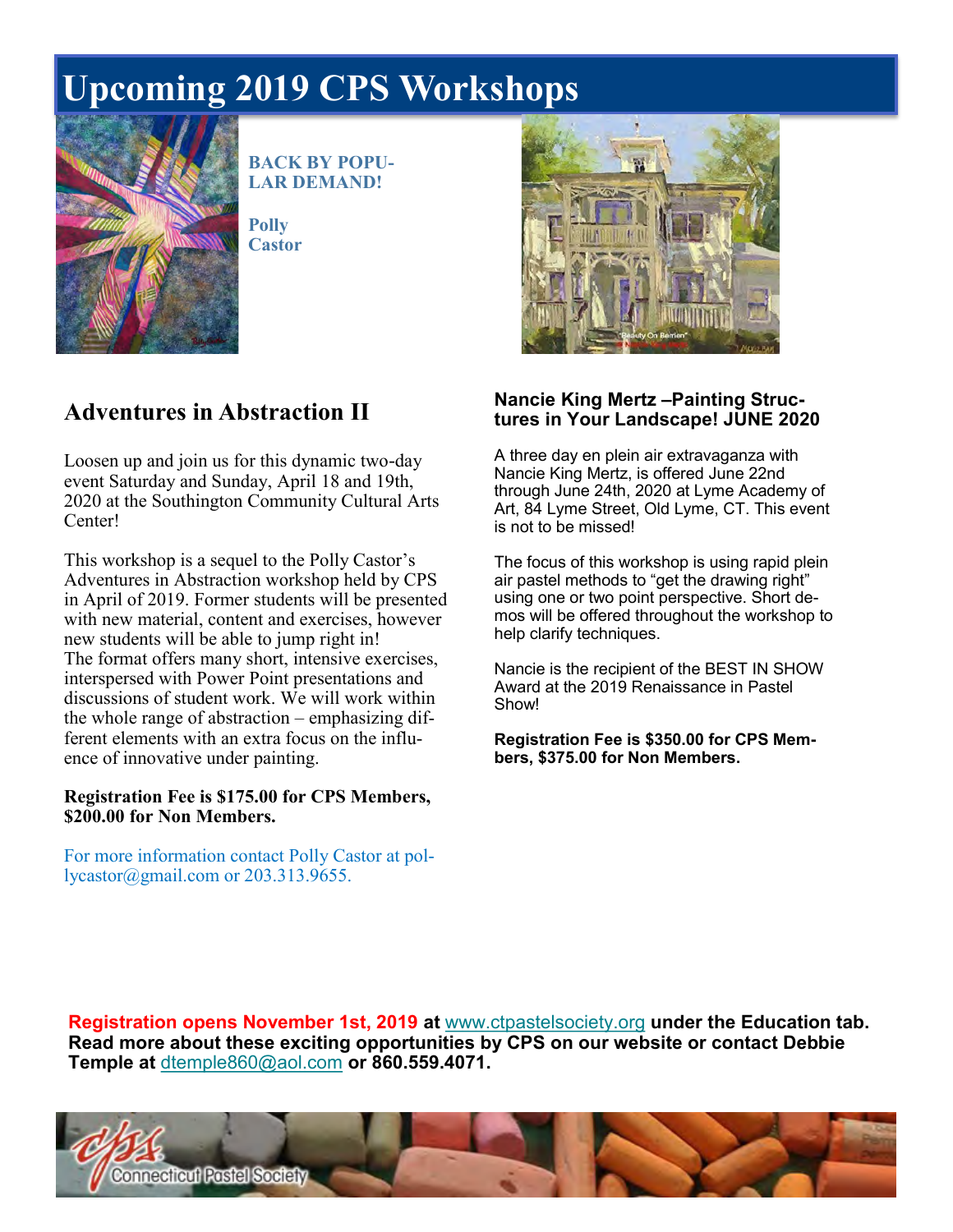# **Upcoming 2020 CPS Workshops (cont)**

#### **COLOR CONFIDENCE**

Three-day workshop with Marla Baggetta

Concentrate on expanding your understanding of color with Marla Baggetta, no more guessing! This studio workshop is offered November 14th to the 16th, 2020 at the Lyme Academy of Art, 84 Lyme Street, Old Lyme, CT.

Bridge the gap between color theory and the practical application of color, at the same time you are developing your own individual painting style.

Registration Fee is \$350.00 for CPS Members, \$375.00 for Non Members.



**Registration opens November 1st, 2019 at** [www.ctpastelsociety.org](https://ctpastelsociety.us10.list-manage.com/track/click?u=c014c5d8ad931f765e2b6e60e&id=03a598bee3&e=7528f65a11) **under the Education tab. Read more about these exciting opportunities by CPS on our website or contact Debbie Temple at** [dtemple860@aol.com](mailto:dtemple860@aol.com) **or 860.559.4071.**

# **2020 CPS Member Exhibit!**

## **2020 CPS Member Exhibition: Save the Date**

The 34th annual CPS Member Exhibition will be held from March 6 - March 28, 2020 at the Southington Community Cultural Arts (SOCCA) in Southington, CT. We are excited to return to this beautiful venue. We will offer nearly \$5,000 in cash and merchandise awards. Members with dues paid for 2020 are invited to submit one framed pastel painting for this non-juried show. Entries are juried only for awards. In addition to the regular exhibit in the main gallery, we will also hold our 3rd annual small works non-juried show and members may enter one small painting. We will share more scheduling details and the prospectus with you soon. In the meantime, please keep the key dates for the show in mind. For more information contact Mary Ann D'Ambruoso at [mcdcapri@yahoo.com](mailto:mcdcapri@yahoo.com) or Diana Rogers at [diana.rogers@comcast.net](mailto:diana.rogers@comcast.net)

#### **Key Dates for 2020 Members Exhibition**

*Receiving of entries:* Saturday, February 29

*Opening reception:* Saturday, March 7

*Pick-up:* Saturday, March 28

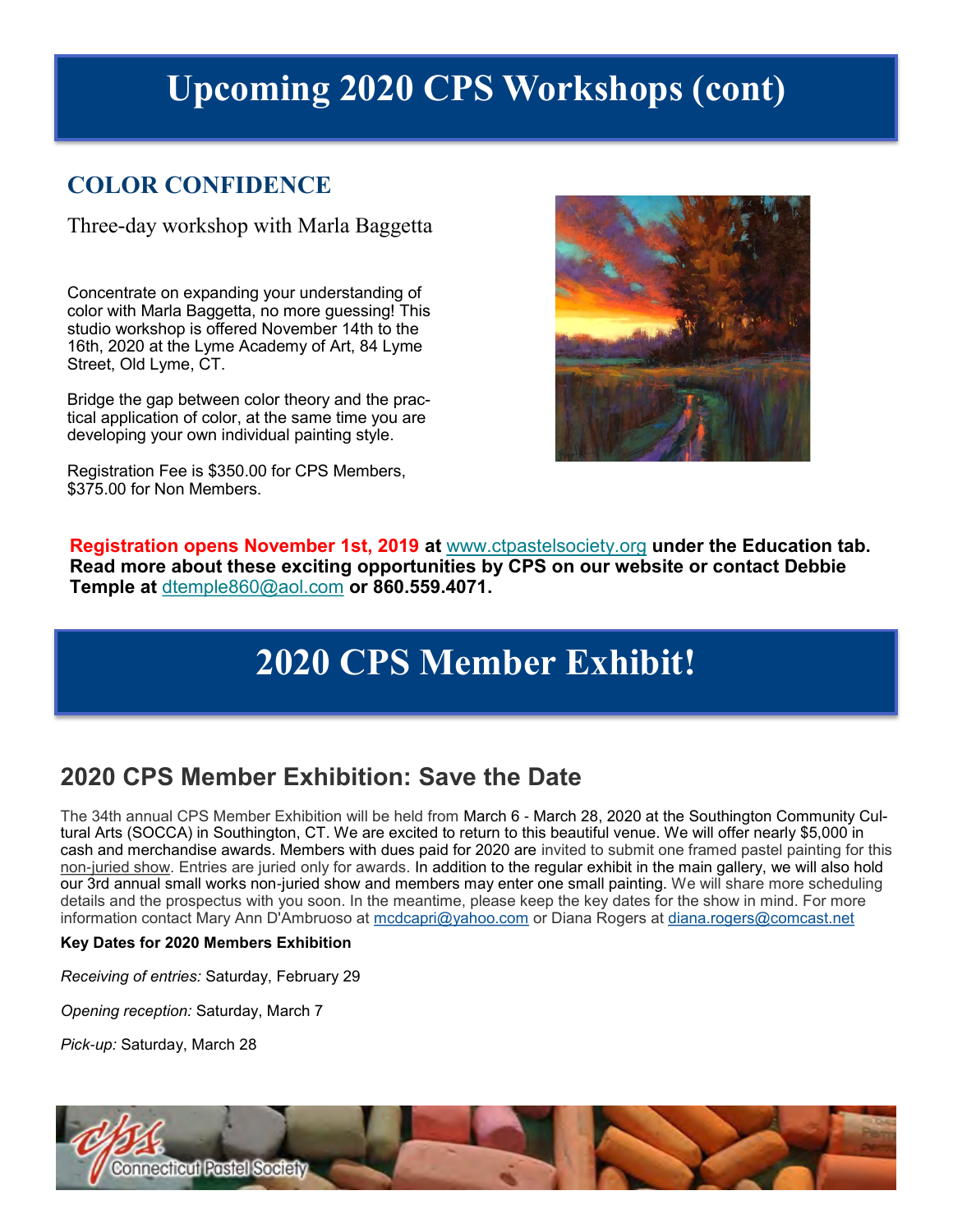## Ageless Palette

## **Upcoming CPS Workshops for 2020 Frank Federico Exhibition**

#### *ARE YOU A PORTRAIT ARTIST?*

Mary Lazar asks, how about an "AGELESS PAL-ETTE?"

You can become part of an "AGELESS PALETTE," by committing time to practice while visiting elders within our communities. All you need to do is contact your local area Assisted living/Nursing homes or Council on Aging community centers. Ask to speak with the 'Activity Director' about a convenient time for you to visit with your art supplies and explain your intention to seek mature volunteers to sit for you. Most aging centers or residential homes have common areas for you to set up pastel practice session(s) and most residents would be delighted to have the company and conversation of a portrait artist to draw &/or paint them. It's a win-win in geographic areas where professional models aren't available or perhaps too costly for an afternoon of practice. But more importantly, making art with an "AGELESS PALETTE" gives artists a chance to share their creativity with generations that go before us.

Thank you for the wonderful idea, Mary. If any of our members set something like this up, we'd love to hear about it.

This fall there is a large retrospective exhibition of artwork of the late Frank Federico, PSA-HFH, IAPS-MC, longtime friend, teacher, mentor and former CPS President. The exhibition is at the Art Institute at Maplebrook (AIM), located on the campus of Maplebrook School, 5142 Route 22, Amenia, NY 12501 (just a few miles south of Amenia center). Phone: 845-373-9511, Hours: 11 am - 6 pm. **The opening Reception was Saturday, October 12, 2019, 4-7 pm**, and the show will be up until late December. Maplebrook is situated in notheast Dutchess County, NY, between Amenia and Wassaic on Route 22. Find directions at <maplebrookschool.org>

Frank's career as an artist spanned 7 decades, and he was recognized with many national awards and honors, including being selected as the Pastel Society of America Hall of Fame Honoree in 2012. He was a popular teacher nationwide including workshops at IAPS conventions; his critiques were legendary, and his sessions demonstrated a broad and discerning knowledge of art history and techniques, as well as a unique sense of humor.

This show of Frank's paintings will include about 100 works: oils, pastels, acrylics and watercolors. It will showcase his prolific lifelong output featuring not only this variety of mediums but also a wide array of subject matter, style, and treatment. Those of us lucky enough to study with Frank know that his buzzword was "uniqueness", and this exhibition will demonstrate what that meant to him.

# **Welcome new CPS Members!**

Barbara Vural Svetlana Stegalkina Ann Vollpe Shuk Susan Lee Joanne Carol Willoughby Elaine Hardman Mary Contadino

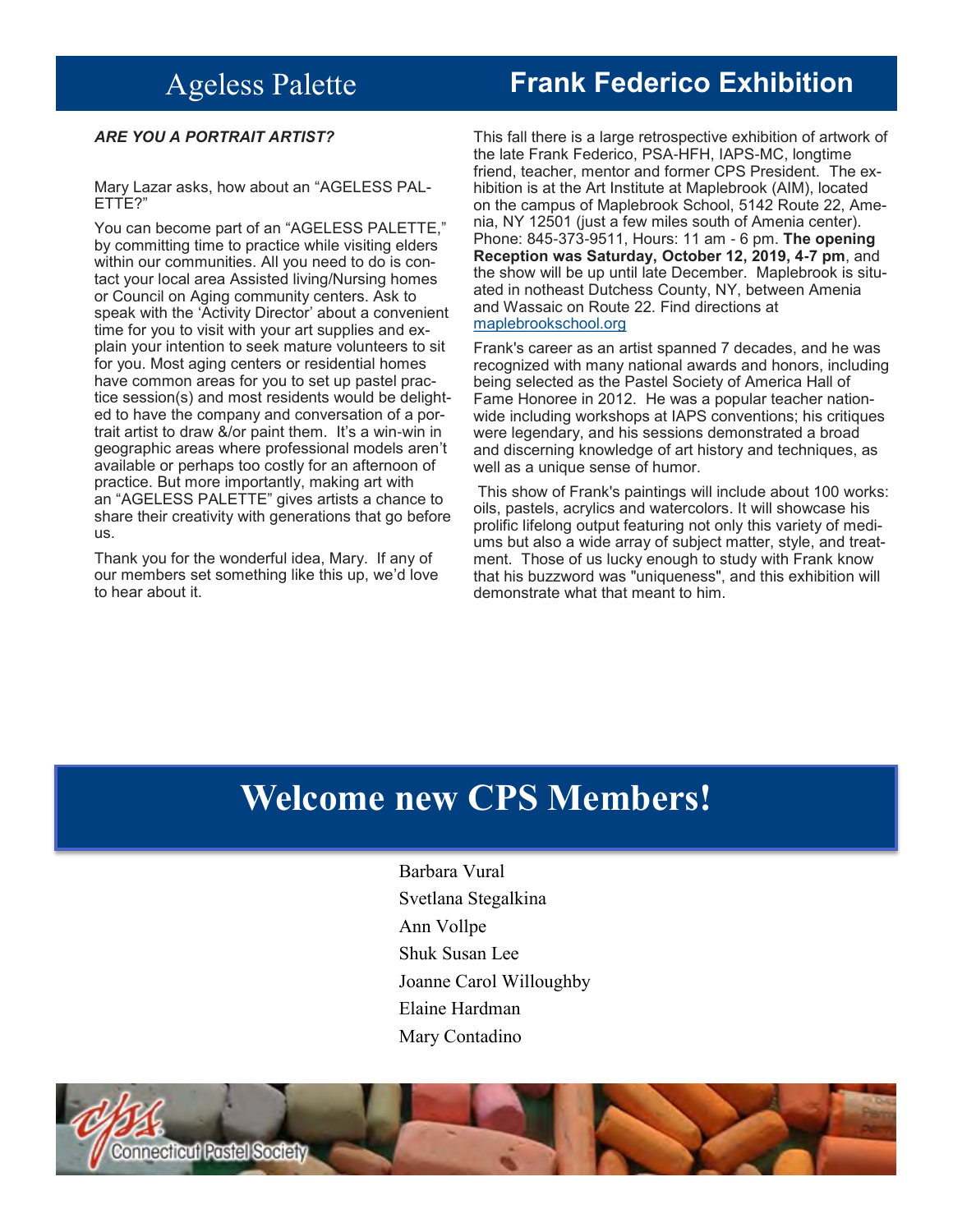# **Member News**

Members of CPS were well-represented at the Renaissance show, both in entries and awards. While many of our members are regulars over the years, for others this was the first opportunity to show at a national level juried exhibit. Congratulations and thank you to all who were part of this exceptional event. See the CPS website for more about the show!

Wondering where else our members have been making their marks since the last newsletter? Here is just a sampling

**Shuk Susan Lee** became CPS newest Signature Member and **Elaine Benavides** won the CPS scholarship.

Look for Elizabeth Rhoades work published in Fine Art Connoisseur Magazine. Several CPS paintings can also be seen this Spring in The Pastel Journal. **Laurel Friedmanns** painting "3 Generations" (which you may recognize from the Renaissance show) was awarded 4<sup>th</sup> place in the "Still Life and Floral" category of the Pastel Journal's Pastel 100, in which members Linda Gotta, Judy **Leeds** and **Karen Israel** also had paintings receive honorable mentions in the Pastel 100. Look in the Spring edition for their works! In addition, **Karen Israel** was recently featured in the Greater Hartford Arts Council, she won the Rembrandt Pastel Award at the Pastel Society of New Hampshire, and she received 2nd Place in the Pastel Society of Maine's 19th International exhibit. She was also invited to exhibit 10 pastels in the 4th Annual International Pastel Exhibition "Pastels of the World" hosted by Les Amis de Arts in Montlucon, France. **Judy Leeds** achieved Master Circle status at IAPS, won the Art Spirit Foundation/Diane Bernard Medal from Audobon artists, won Best in Show at the Pastel Society of New Jersey annual exhibit. She donated a painting to PSA for their annual raffle and CPS was honored to have her as a jury of selection at our Renaissance in Pastel show.

**Sybil Perry** was featured in an wonderful artist profile in the November issue of Main Street Magazine. **Peggy Davidson** received both PSA and CPS signature status this year. In addition to the CPS shows, her work has been exhibiting at the International Association of Pastel Societies web show and Salamagundi Art Club. **Karene Infranco** is an elected member of American Artists Professional League and will be showing in the 91st annual exhibit. She will also have work at Salamagundi Art Club and at the Catharine Lorillard Wolfe Art Club 123rd annual exhibit in 2020. **Andrew Anderson-Bell** won 1st Prize at the Society for the Encouragement of the arts Art on the Rocks Exhibition, 3rd Place at the Pastel Society of Maine's Member Exhibition, the Signature Circle Award at the Pastel Society of New Hampshire members exhibition, and the Family and Friends award in the North Shore Arts Association Members Exhibition.

**Judy Perry** was recently elected as a Signature Member of the PSA and will be represented by the Uptown Gallery in Mystic, CT. **Elizabeth Roades** has had her painting "Lazy River" published in Fine Art Connoissuer Magazine. **Jeri Greenberg,** who received a Master Circle Medal at the IAPS convention, will be a juror at the Piedmont Pastel Society Exhibit. Jeri will have paintings at the Degas Pastel 21<sup>st</sup> Exhibit and the Catharine Lorilland Wolfe Show at the National Arts Gallery. Mozell Forman has a one-woman show coming up at the Waltuch Gallery at the JCC on the Palisades from Dec 3-31 and will be featured at the Gaelen Gallery East in West Orange NJ. **Meg Bandarra** has six painting on display at the Massachusetts State House, where they will be featured in Senator Comerford's office for the next six months.

**Roy Perkinson** will have a number of paintings at the "Light/Land/Water" exhibit at the Page-Waterman Gallery in Wellesley. He gave an informal talk and screened two brief videos of his painting process at the exhibit. **Linda DeVoe** won the "advanced" category in the October Monet Café painting challenge. **Marlene Bezich** was juried in as an Associate Member of PSA. She currently has pieces at the Renaissance event and at Maryland Pastel Society's juried show. **Rita Kirkman** won Best in Show at the pastel society of Southeast TX and honorable mention in the 2019 Southwest Art Artistic Excellence Competition, which will be published in the Dec/Jan issue. **Ann Marie Healey** will have paintings showing at the Pastel Society of Southeast Texas and Pastel Society of Cape Cod. **Lisa Cunningham** received the Terry Ludwig award for her painting "Diversity" at the PSA "Enduring Brilliance" exhibition and the painting was among several works selected from the show for an exhibit at the Butler Institute of American Art in Younstown, OH. Lisa also received third place in Graphics and Drawing at the Outdoor Art Festival of the Bruce Museum in Greenwich, CT.